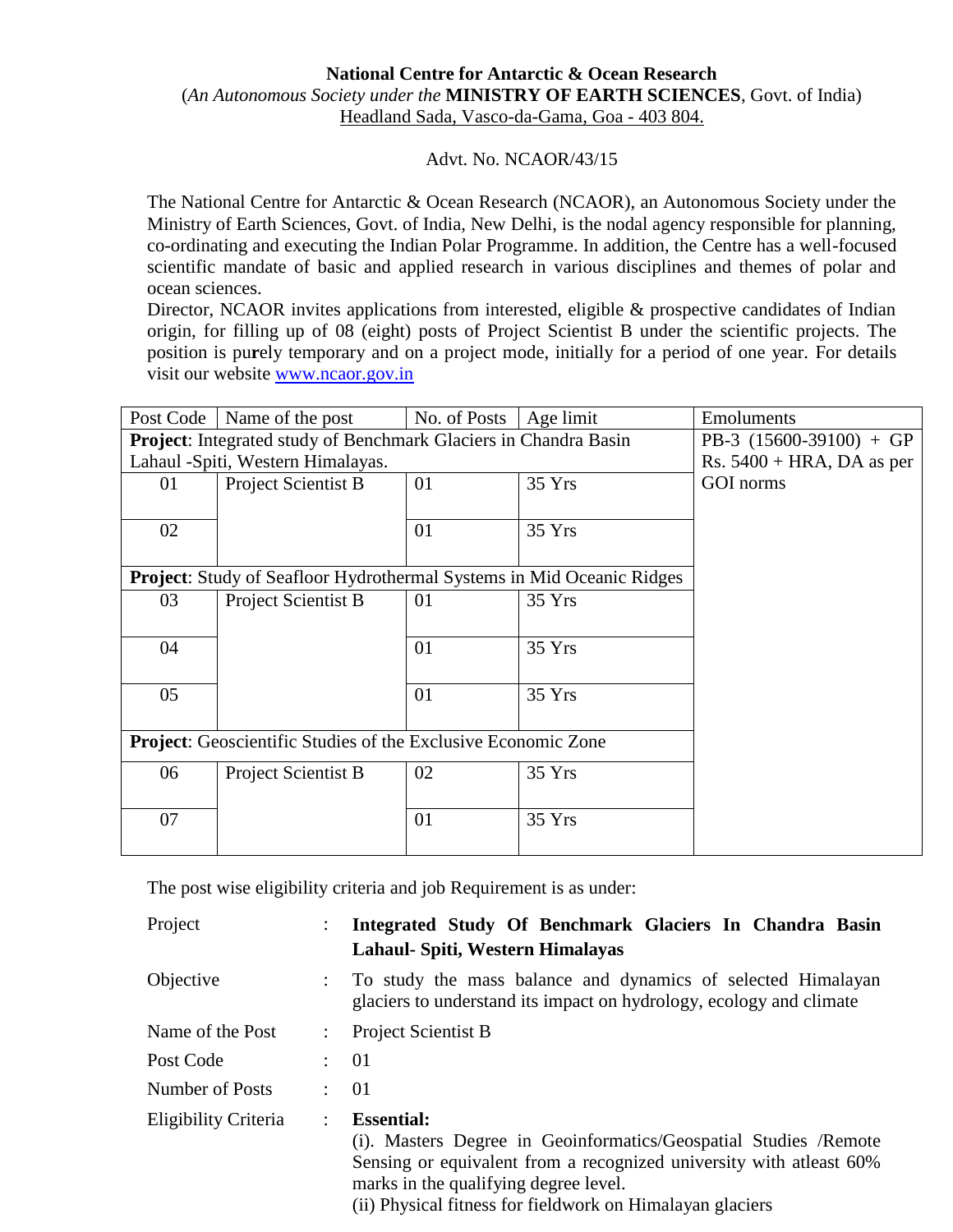|                                     | Desirable:<br>Experience:<br>(i)<br>Two<br>years<br>of relevant<br>experience<br>in<br>geomatic/geospatial/remote sensing techniques.<br>(ii) Good working knowledge in physics, mathematics and computer<br>programming<br>(iii) Research and /or field experience in geospatial/geodetic studies of<br>glaciers                                                                                                                                                                           |
|-------------------------------------|---------------------------------------------------------------------------------------------------------------------------------------------------------------------------------------------------------------------------------------------------------------------------------------------------------------------------------------------------------------------------------------------------------------------------------------------------------------------------------------------|
| Job Requirement<br>Name of the Post | (i) To undertake geospatial based glaciological research related to the<br>$\ddot{\cdot}$<br>project including processing and interpretation of various types of<br>satellite data, development of algorithms, generation of DEM, spatial<br>and spectral validation and correction of field and satellite data etc.,<br>(ii) To undertake glaciological filed studies in Himalayas and play an<br>active role in the glaciological research related to the project.<br>Project Scientist B |
|                                     | $\ddot{\cdot}$                                                                                                                                                                                                                                                                                                                                                                                                                                                                              |
| Post Code                           | 02                                                                                                                                                                                                                                                                                                                                                                                                                                                                                          |
| Number of Posts                     | 01                                                                                                                                                                                                                                                                                                                                                                                                                                                                                          |
| Eligibility Criteria                | <b>Essential:</b><br>$\ddot{\cdot}$<br>(i) Masters degree in Geophysics/Applied Geophysics/Physics or or<br>equivalent from a recognized university with atleast 60% marks in the<br>qualifying degree level.<br>(ii) Physical fitness for field work on Himalayan glaciers                                                                                                                                                                                                                 |
|                                     | Desirable:<br>Experience: (i) Two years of relevant experience in geophysical<br>studies.<br>(ii) Good working knowledge in physics, mathematics and computer<br>programming<br>(iii) Research and /or field experience in acquisition, processing and<br>interpretation of geophysical data and /or modeling.                                                                                                                                                                              |
| <b>Job Requirement</b>              | (i) To undertake geophysical studies on glaciers including acquisition,<br>$\ddot{\cdot}$<br>processing, interpretation of data using Ground Penetrating Radar<br>(GPR), GPS, LiDAR and synthetic aperture radar (SAR) techniques<br>and modelling.<br>(ii) To undertake glaciological field studies in Himalayas and play an                                                                                                                                                               |
| Project                             | active role in the glaciological research related to the project.<br><b>Study Of Seafloor Hydrothermal Systems In Mid Oceanic Ridges</b>                                                                                                                                                                                                                                                                                                                                                    |
| Objective                           | Exploration for potential sites of hydrothermal multi-metal sulphide<br>$\ddot{\cdot}$<br>mineralization in the CIR and SWIR and development of baseline<br>Environmental parameters.                                                                                                                                                                                                                                                                                                       |
| Name of the Post                    | Project Scientist B                                                                                                                                                                                                                                                                                                                                                                                                                                                                         |
| Post Code                           | 03                                                                                                                                                                                                                                                                                                                                                                                                                                                                                          |
| Number of Posts                     | 01                                                                                                                                                                                                                                                                                                                                                                                                                                                                                          |
| Eligibility Criteria                | Essential:<br><b>Masters</b><br>Degree<br>Geophysics/Applied<br>(i).<br>in<br>Geophysics/Marine Geophysics or equivalent from a recognized<br>university with atleast 60% marks in the qualifying degree level.                                                                                                                                                                                                                                                                             |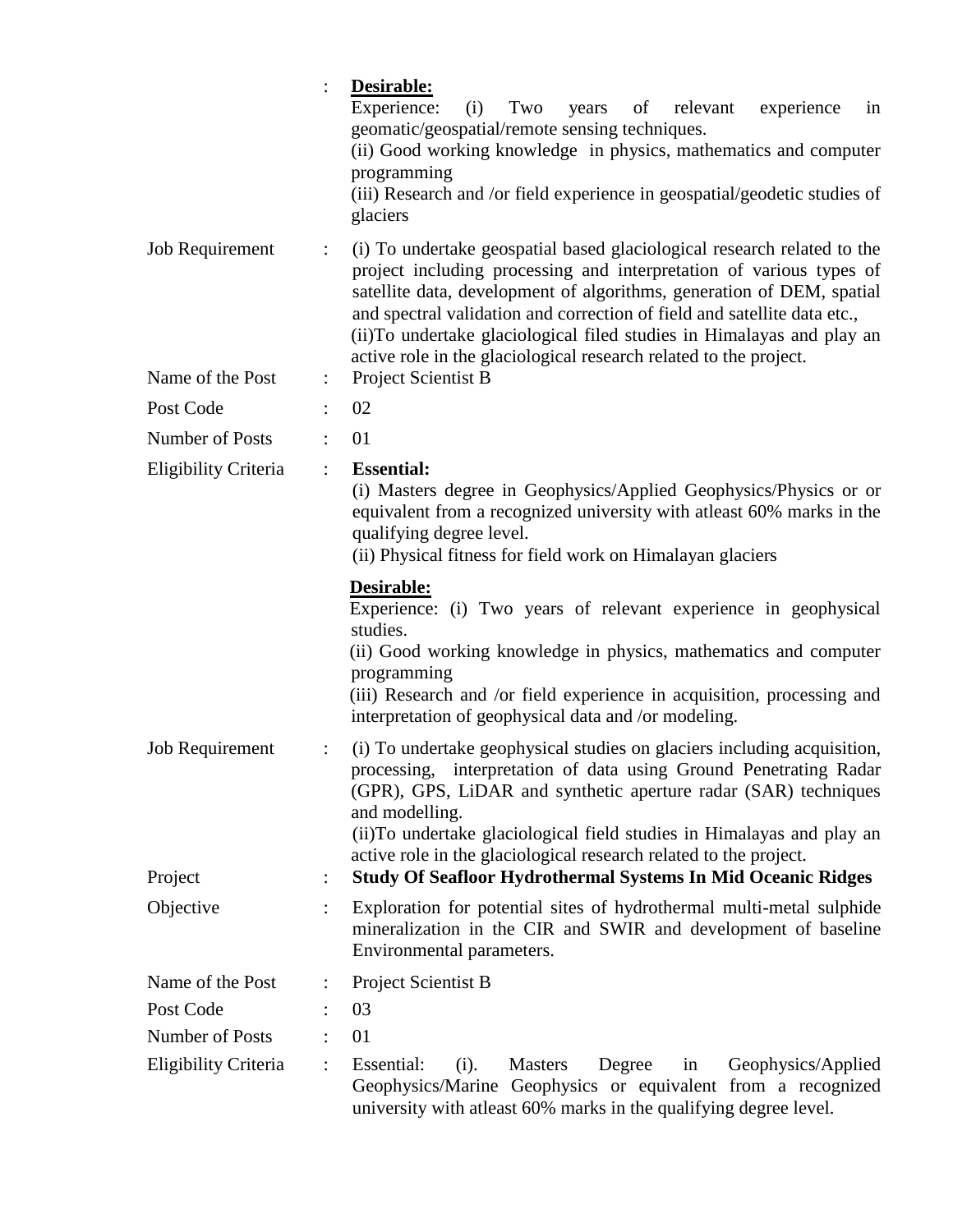|                        |                | Desirable:<br>Experience: (i) Two years of experience in the field relevant to the<br>nature of responsibilities.<br>(ii) Research and /or field experience in acquisition processing,<br>interpretation and modeling of marine geophysical data                                                                                                        |
|------------------------|----------------|---------------------------------------------------------------------------------------------------------------------------------------------------------------------------------------------------------------------------------------------------------------------------------------------------------------------------------------------------------|
| <b>Job Requirement</b> | $\ddot{\cdot}$ | (i) To play an active role in work related to the project $\&$ participation<br>in scientific cruises for marine data/sample collection and processing<br>(ii) Analysis, interpretation and integration of gravity, magnetic,<br>multibeam bathymetric, SSS and SBP data and integration of the<br>results with other geophysical/geological data sets. |
| Name of the Post       |                | Project Scientist B                                                                                                                                                                                                                                                                                                                                     |
| Post Code              |                | 04                                                                                                                                                                                                                                                                                                                                                      |
| Number of Posts        |                | 01                                                                                                                                                                                                                                                                                                                                                      |
| Eligibility Criteria   | $\ddot{\cdot}$ | $(i)$ .<br><b>Masters</b><br>Degree<br>Chemistry/Chemical<br><b>Essential:</b><br>in<br>Sciences/Chemical Oceanography or equivalent from a recognized<br>university with at least 60% marks in the qualifying degree level.                                                                                                                            |
|                        |                | Desirable:<br>Experience: (i) Two years of experience in the field relevant to the<br>nature of responsibilities.<br>Experience in (ii) analysis of major, trace and rare earth elements,<br>isotopes etc.<br>(iii) Extraction of dissolved gases, trace metals from seawater etc.                                                                      |
| <b>Job Requirement</b> | $\ddot{\cdot}$ | (i) To play an active role in work related to the project $\&$ participation<br>in scientific cruises for marine data/sample collection analysis etc<br>(ii) Analysis of seawater and sediment samples for identification of<br>plume locations and hydrothermal deposits.<br>(iii) Development of baseline environmental data.                         |
| Name of the Post       |                | Project Scientist B                                                                                                                                                                                                                                                                                                                                     |
| Post Code              |                | 05                                                                                                                                                                                                                                                                                                                                                      |
| Number of Posts        |                | 01                                                                                                                                                                                                                                                                                                                                                      |
| Eligibility Criteria   |                | <b>Essential:</b> (i). Masters Degree in Microbiology/Biotechnology/Marine<br>Biology or equivalent from a recognized university with atleast 60%<br>marks in the qualifying degree level.                                                                                                                                                              |
|                        | :              | Desirable:<br>Experience: (i) Two years of experience in the field relevant to the<br>nature of responsibilities<br>(ii) Experience in molecular taxonomy of bacteria/phytoplankton<br>(iii). Experience in handling equipment like RT-PCR and HPLC.                                                                                                    |
| <b>Job Requirement</b> | $\ddot{\cdot}$ | (i) To play an active role in work related to the project $\&$ participation<br>in scientific cruises for data/sample collection analysis etc<br>(ii)Undertaking work related to bacterial /phytoplankton taxonomy<br>and ecology for baseline characterization and EIA in ridge systems.                                                               |
| Project                |                | <b>Geoscientific Studies Of The Exclusive Economic Zone</b>                                                                                                                                                                                                                                                                                             |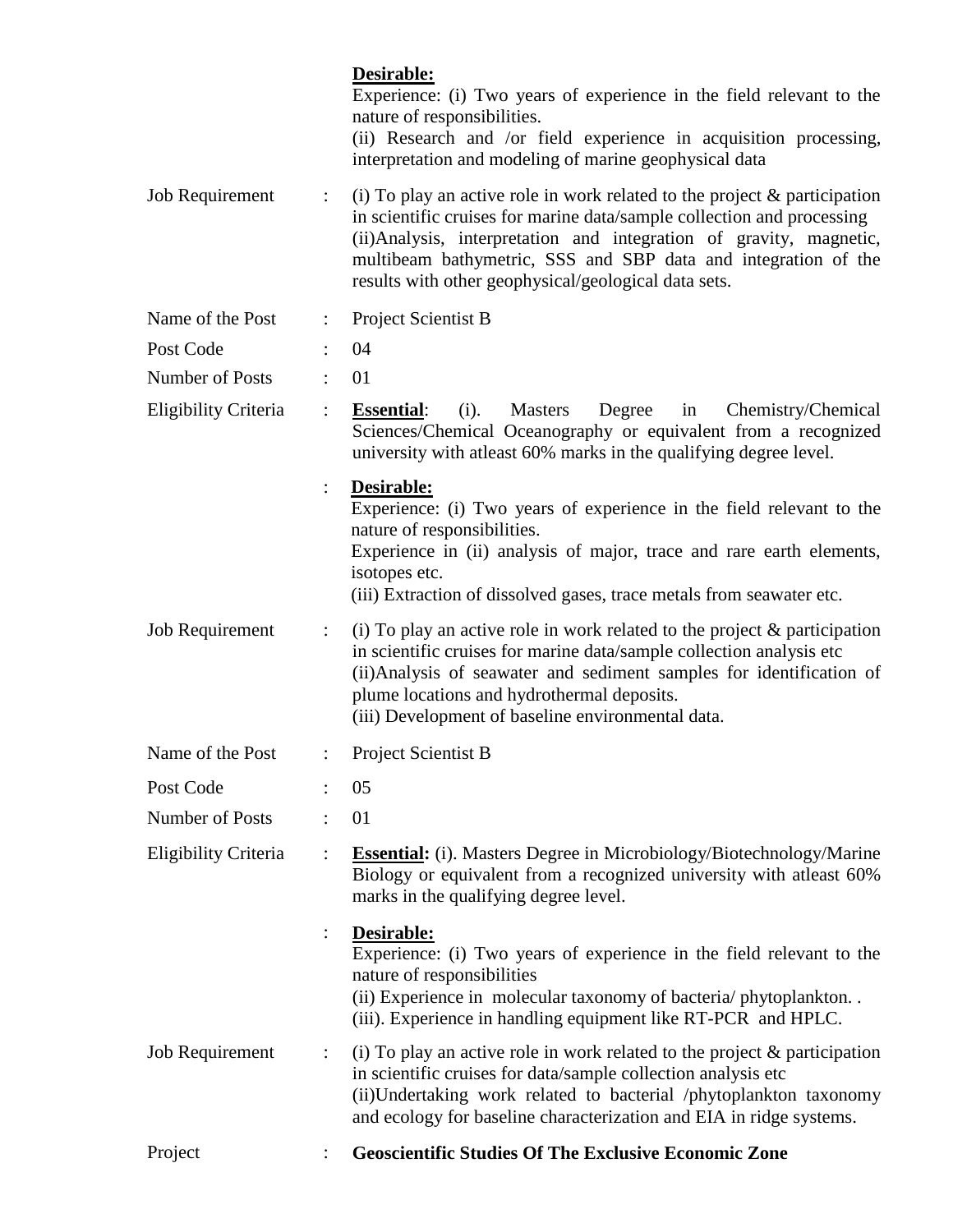| Objective              |                      | Preparation of comprehensive seabed topographic map of the entire<br>EEZ of the country and studies related to seabed morphology,<br>paleoclimate etc.                                                                                                                                                                            |
|------------------------|----------------------|-----------------------------------------------------------------------------------------------------------------------------------------------------------------------------------------------------------------------------------------------------------------------------------------------------------------------------------|
| Name of the Post       | $\ddot{\phantom{a}}$ | Project Scientist B                                                                                                                                                                                                                                                                                                               |
| Post Code              |                      | 06                                                                                                                                                                                                                                                                                                                                |
| Number of Posts        |                      | 02                                                                                                                                                                                                                                                                                                                                |
| Eligibility Criteria   | $\ddot{\cdot}$       | Essential: (i). Masters Degree in Geophysics/Applied Geophysics/<br>Geology/ Applied Geology or equivalent from a recognized university<br>with at least 60% marks in the qualifying degree level.                                                                                                                                |
|                        |                      | Desirable:<br>Experience: (i) Two years of experience in the field relevant to the<br>nature of responsibilities.<br>(ii) Exposure to GIS with programming skills.                                                                                                                                                                |
| <b>Job Requirement</b> | $\ddot{\cdot}$       | (i) Analysis and interpretation of the Multibeam bathymetric and<br>data and integration of the results<br>backscatter<br>with<br>other<br>geophysical/geological data sets<br>(ii) To play an active role in work related to the project $\&$ participation<br>in scientific cruises, marine data acquisition and processing.    |
| Name of the Post       |                      | Project Scientist B                                                                                                                                                                                                                                                                                                               |
| Post Code              |                      | 07                                                                                                                                                                                                                                                                                                                                |
| Number of Posts        | $\ddot{\cdot}$       | 01                                                                                                                                                                                                                                                                                                                                |
| Eligibility Criteria   | $\ddot{\cdot}$       | <b>Essential:</b> (i). Masters Degree in Geology/Applied Geology /Marine<br>Geology or equivalent from a recognized university with atleast 60%<br>marks in the qualifying degree level.                                                                                                                                          |
|                        |                      | Desirable:<br>Experience: (i) Two years of experience in the field relevant to the<br>nature of responsibilities<br>(ii) Experience in analytical techniques related to sedimentological<br>& geochemical studies of marine sediment samples.                                                                                     |
| <b>Job Requirement</b> | $\vdots$             | (i) Sedimentological & geochemical analysis of marine sediment<br>samples collected from the offshore domains of India and studies of<br>various paleo-climatic proxies.<br>(ii) To play an active role in work related to the project $\&$ participation<br>in scientific cruises, marine data/sample collection and processing. |

Age Limit: 35 years. Age relaxation to the employees of GOI and SC/ST/OBC as per GOI Norms. Age relaxation may also be considered in case of exceptionally deserving candidates.

Reservation: As per GOI norms. However being a project-mode position, if such candidate is not available, the same will be treated as unreserved

Tenure : The post is purely temporary under the Project mode on contract basis. The assignment is initially for a period one year or till the completion of the Project, whichever is earlier.